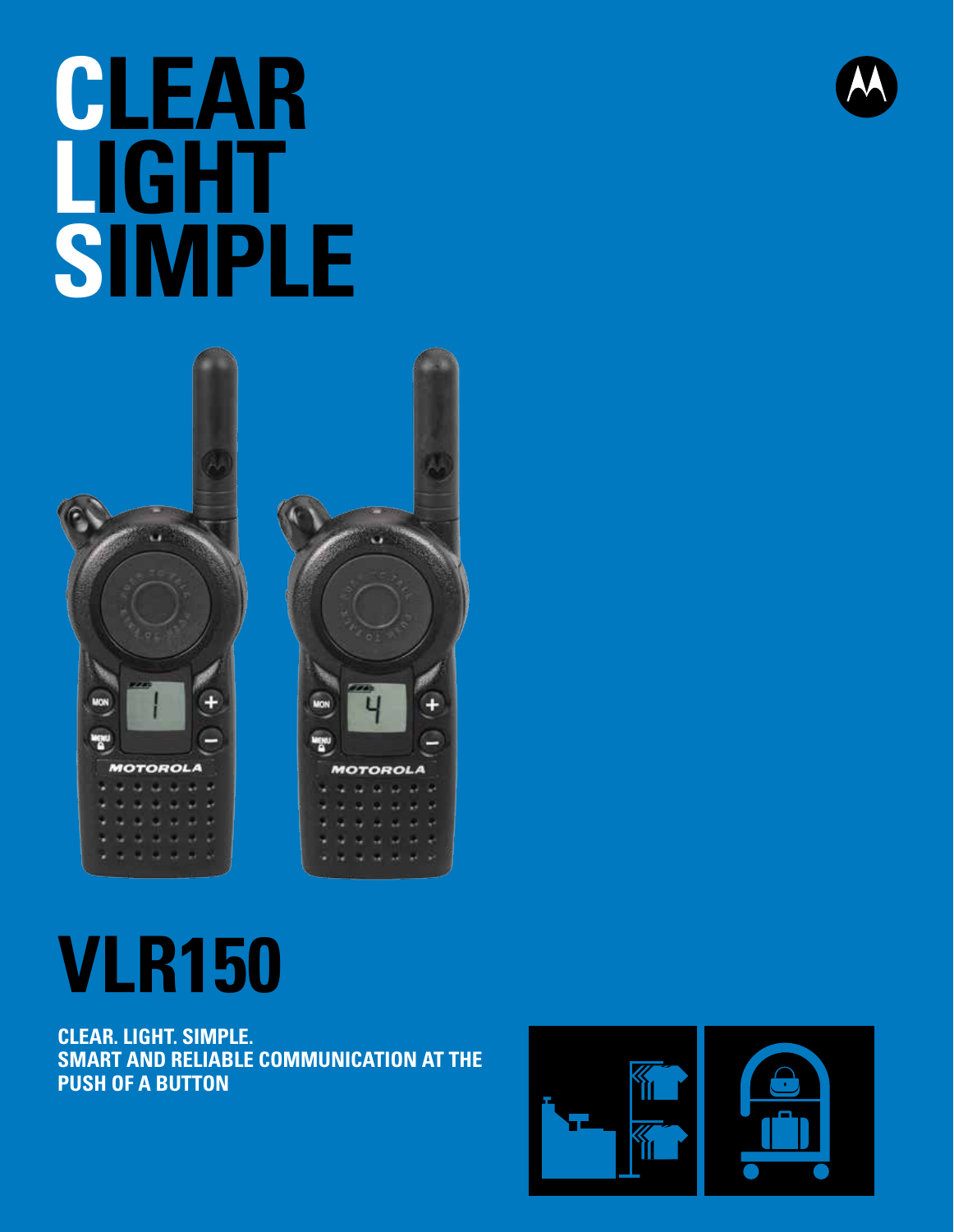## **EASY COMMUNICATION. HIGHER PRODUCTIVITY. BEST CUSTOMER SERVICE.**

In today's competitive business environment, easy, quick and affordable communication is very important. The VLR150 radio is designed to enable quick, one-touch communications leading to increased productivity and great customer service.

VLR150 radio can provide businesses with a competitive edge. Do you want an easy-to-use, quick and affordable communication solution? VLR150 offers it all. Provide superior customer service by improving response times and maximizing the productivity of your employees.



### **EXCELLENCE IN DESIGN; REAL WORLD BENEFITS**

#### **SIMPLIFY DAILY TASKS**

VLR150 radios are remarkably intuitive to use. At the touch of a button, you can communicate with individual employees or a group of employees. With little to no training required, it is ideal for high employee turnover industries. It will help you eliminate wasted time and inefficient processes.

#### **REDUCE COSTS**

Utilize resources more efficiently and productively, and get the most out of your employees. Plus, there are no monthly fees or service contracts to worry about. Employees can communicate as often as necessary without worries about airtime.

#### **OFFER BEST-IN-CLASS CUSTOMER SERVICE**

Customer needs will be better and more quickly served by enabling instant communication between employees. Increase customer as well as employee satisfaction.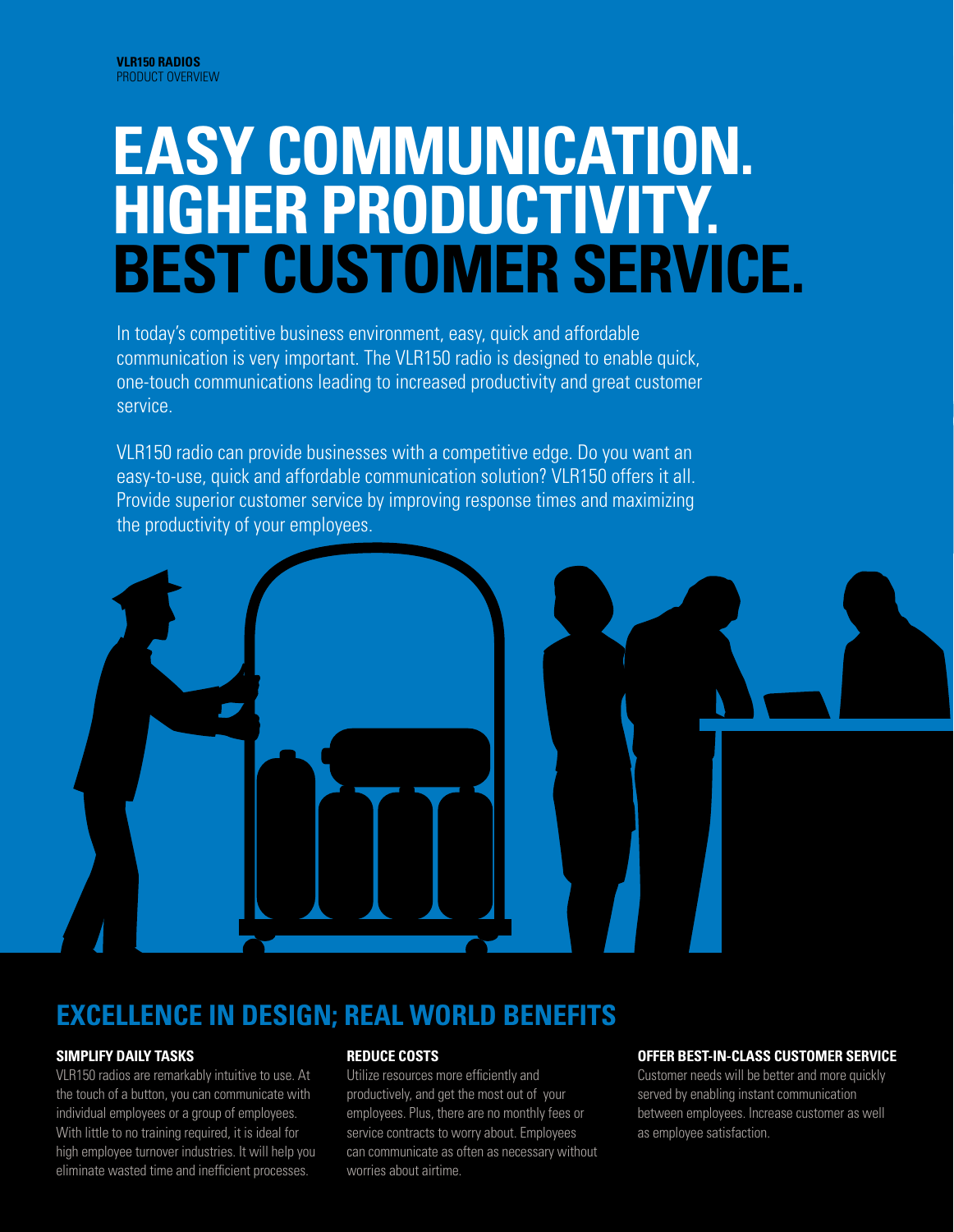## **FEATURES DESIGNED TO ENHANCE PRODUCTIVITY**

Designed with business productivity in mind, VLR150 Series radios provide smart, simple and reliable communication at the push of a button.

| <b>FEATURE</b>                          | <b>FUNCTION</b>                                                                                                                                                                                                                                                                                                      |
|-----------------------------------------|----------------------------------------------------------------------------------------------------------------------------------------------------------------------------------------------------------------------------------------------------------------------------------------------------------------------|
| <b>POWFR</b>                            | 1 Watt of power provides a range of up to 200,000 sq. ft. and 15 floors (range will vary<br>based on terrain and conditions).                                                                                                                                                                                        |
| <b>BUSINESS FREQUENCIES</b>             | Operating on business exclusive UHF frequencies plus featuring 38 analog and 83 digital<br>codes to help block out interference (FCC License required to operate on business<br>frequencies). Channel can operate in 25 kHz as well as in the 12.5 kHz band efficiency as<br>required by the FCC Narrowband Mandate. |
| LIGHTWEIGHT DESIGN                      | Easy for employees to carry and hold all day, measuring just over 4 inches tall and 2 inches wide<br>and weighing under 5 ounces.                                                                                                                                                                                    |
| <b>HIGH DURABILITY</b>                  | The radios meet military 810 C, D, E, F and G specifications for 11 items including shock,<br>vibration, extreme temperatures and dust. Environmental and energy efficient certified.<br>(CE/CEC, ROHs and WEEE)                                                                                                     |
| TOUGH POLYCARBONATE<br><b>HOUSING</b>   | Tough polycarbonate housing contains built-in antimicrobial properties that inhibit the<br>growth of bacteria and mold on the radio surfaces.                                                                                                                                                                        |
| CALL TONES AND<br><b>VIBRACALLALERT</b> | 3 audible call tones help alert the user of an incoming transmission. For more discreet<br>applications, the VLR150 has a vibrate alert function.                                                                                                                                                                    |
| MULTI-CHANNEL OPERATION                 | 4 Channels allow you to communicate with separate workgroups.                                                                                                                                                                                                                                                        |
| <b>LONG-LASTING BATTERY</b>             | Up to 14 hours of battery life.                                                                                                                                                                                                                                                                                      |
| <b>HANDS-FREE</b>                       | Advanced Voice Activation (VOX) allows for hands-free use (separate accessory required).                                                                                                                                                                                                                             |
| CLONING                                 | The cloning feature allows you to quickly copy the settings from radio to radio with the use<br>of the optional multi-unit charger accessory.                                                                                                                                                                        |
| ACCESSORIES                             | A variety of earpieces and chargers help create the communications system that works<br>best for you and your team.                                                                                                                                                                                                  |

### **PERFECT FOR YOUR STORE, WHETHER IT BE A RETAIL, GROCERY, RESTAURANT OR HOTEL**

#### **RETAIL**

Raise the level of customer service by enabling communications instantly. All retail activities, from welcoming customers to restocking, are enhanced with VLR150 radios. Cashiers can perform price checks at a moments notice. Employees can instantly check stock when customers ask. Managers have a constant eye on customer flow and inventory. And security is always alert and ready for any potential in-store problems.

#### **GROCERY STORES**

Work together as a cohesive team to ensure your customer gets the personal service and attention to detail that sets you apart and keeps customers coming back. Decrease wait times during rush hours and take care of spills or spoiled food issues immediately. Ensure restrooms/rest areas are kept clean with instant communications.

#### **RESTAURANT**

Enhance efficiency by allowing hosts, managers, kitchen and wait staff to instantly connect, minimizing wait times, getting food out quicker and controlling the pace of large parties. It all adds up to more table turns and greater satisfaction with VLR150 radios. The food is tastier and the atmosphere is more enjoyable when your customers are happy.

#### **SMALL HOTELS**

The VLR150 makes everything from arrival to departure seamless. Coordinate restaurant and hotel staff, event planners, security, cleaning and maintenance personnel through efficient communication with minimal guest interference. Security is also enhanced, allowing for immediate response to emergencies or suspicious situations.